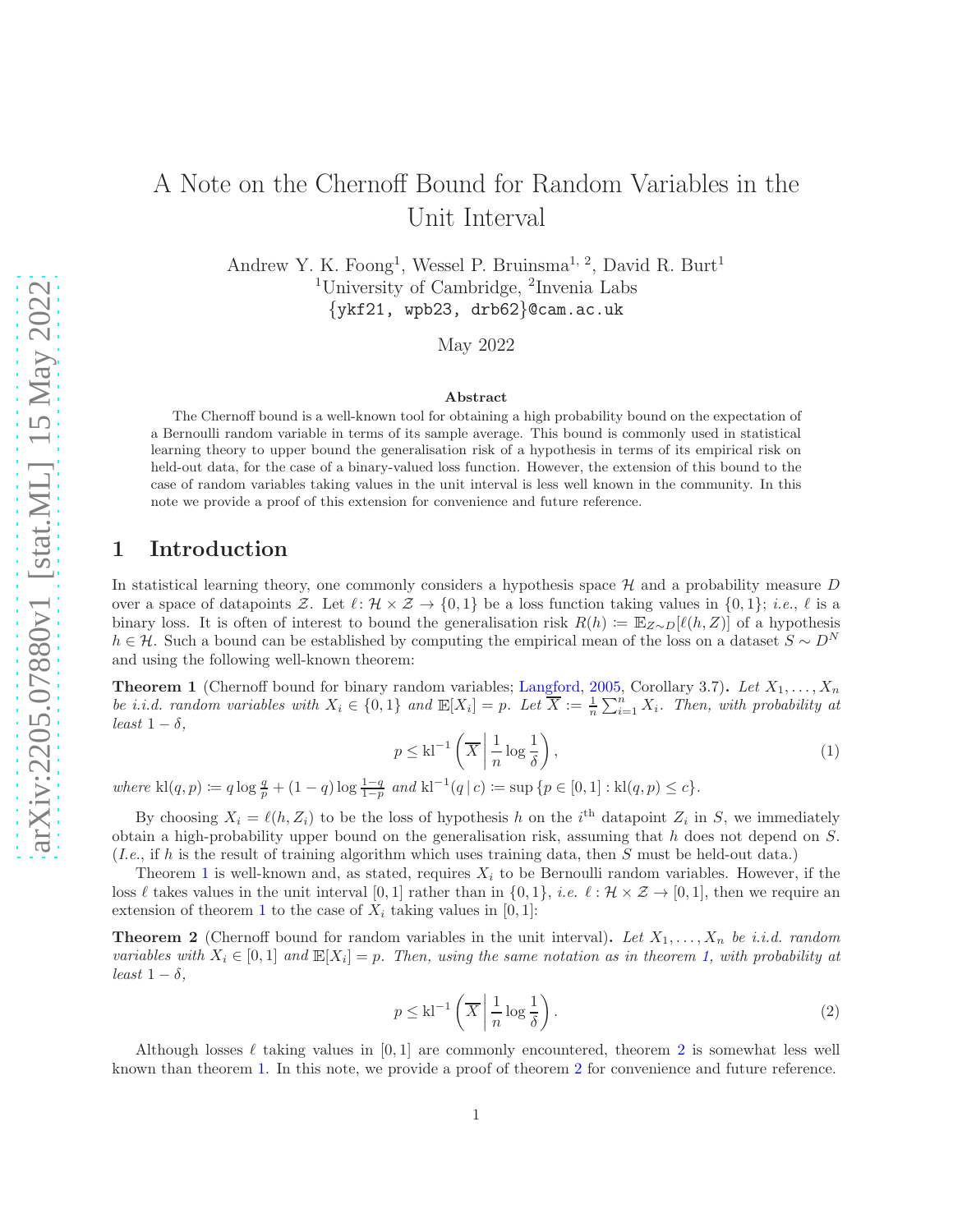#### 2 Two-Sided Chernoff Bound

<span id="page-1-2"></span>We first recapitulate some well-known bounds based on Hoeffding's extension of the Chernoff bound:

**Lemma 2.1** (Hoeffding's extension). Let  $X_1, \ldots, X_n$  be i.i.d. random variables with  $X_i \in [0,1]$  and  $\mathbb{E}[X_i] =$ p*.* Then for any  $t \in [0, p]$ ,

<span id="page-1-0"></span>
$$
\Pr(\overline{X} \le p - t) \le \exp(-n\text{kl}(p - t, p)),\tag{3}
$$

*and for any*  $t \in [0, 1-p]$ *,* 

$$
\Pr(\overline{X} \ge p + t) \le \exp(-n\text{kl}(p + t, p)).\tag{4}
$$

*Proof.* The proof is an application of the Chernoff method along with the observation that  $z \mapsto e^{\lambda z}$  is convex, which allows us to control the moment-generating function in terms of the moment-generating function of a Bernoulli random variable. A detailed proof of the upper bound in eq. [\(3\)](#page-1-0) is given in Theorem 5.1 of [Mulzer](#page-2-1) [\(2018\)](#page-2-1). Equation [\(4\)](#page-1-1) follows by applying the change of variables  $X_i \to 1 - X_i$  to eq. [\(3\)](#page-1-0) (see Corollary 4.1) in [Mulzer](#page-2-1) [\(2018\)](#page-2-1) for an identical change of variables argument in the binary case). □

<span id="page-1-4"></span>We can use lemma [2.1](#page-1-2) to obtain a *two-sided* bound on the mean p.

**Theorem 3** (Two-sided Chernoff bound for random variables in the unit interval). Let  $X_1, \ldots, X_n$  be *i.i.d.* random variables with  $X_i \in [0,1]$  and  $\mathbb{E}[X_i] = p$ . Then, with probability at least  $1 - \delta$ ,

<span id="page-1-1"></span>
$$
kl\left(\overline{X},p\right) \le \frac{1}{n}\log\frac{2}{\delta}.\tag{5}
$$

*Proof.* For  $c > 0$ , let  $\overline{k}(p, c)$  be the unique real number in  $(p, 1]$  such that  $k(\overline{k}(p, c), p) = c$ . Similarly, let  $\underline{kl}(p, c)$  be the unique real number in  $[0, p)$  such that  $kl(\underline{kl}(p, c), p) = c$ . Then,  $kl(\overline{X}, p) \leq c$  if and only if  $\underline{\mathrm{kl}}(p, c) \leq \overline{X} \leq \overline{\mathrm{kl}}(p, c)$ . Hence,

$$
\Pr\left(\text{kl}(\overline{X},p) \le \frac{1}{n}\log\frac{2}{\delta}\right) = \Pr\left(\underline{\text{kl}}\left(p, \frac{1}{n}\log\frac{2}{\delta}\right) \le \overline{X} \le \overline{\text{kl}}\left(p, \frac{1}{n}\log\frac{2}{\delta}\right)\right). \tag{6}
$$

But, from eq.  $(3)$ , we have

$$
\Pr\left(\underline{\text{kl}}\left(p, \frac{1}{n}\log\frac{2}{\delta}\right) \le \overline{X}\right) \ge 1 - \exp\left(-n\text{kl}\left(\underline{\text{kl}}\left(p, \frac{1}{n}\log\frac{2}{\delta}\right), p\right)\right) = 1 - \frac{\delta}{2}.\tag{7}
$$

A symmetric argument shows that

$$
\Pr\left(\overline{X} \le \overline{\mathbf{k}!} \left(p, \frac{1}{n} \log \frac{2}{\delta}\right)\right) \ge 1 - \frac{\delta}{2}.\tag{8}
$$

Using a union bound therefore implies that

$$
\Pr\left(\text{kl}(\overline{X},p) \le \frac{1}{n}\log\frac{2}{\delta}\right) \ge 1-\delta,\tag{9}
$$

 $\Box$ 

which proves the theorem.

This *two-sided* bound on the mean p nearly implies the desired *one-sided* bound from theorem [2:](#page-0-1)

<span id="page-1-3"></span>
$$
kl\left(\overline{X}\,\middle|\,p\right) \leq \frac{1}{n}\log\frac{2}{\delta} \implies p \leq kl^{-1}\left(\overline{X}\,\middle|\,\frac{1}{n}\log\frac{2}{\delta}\right). \tag{10}
$$

Unfortunately, on the right-hand side, eq. [\(10\)](#page-1-3) states  $2/\delta$  instead of  $1/\delta$ .